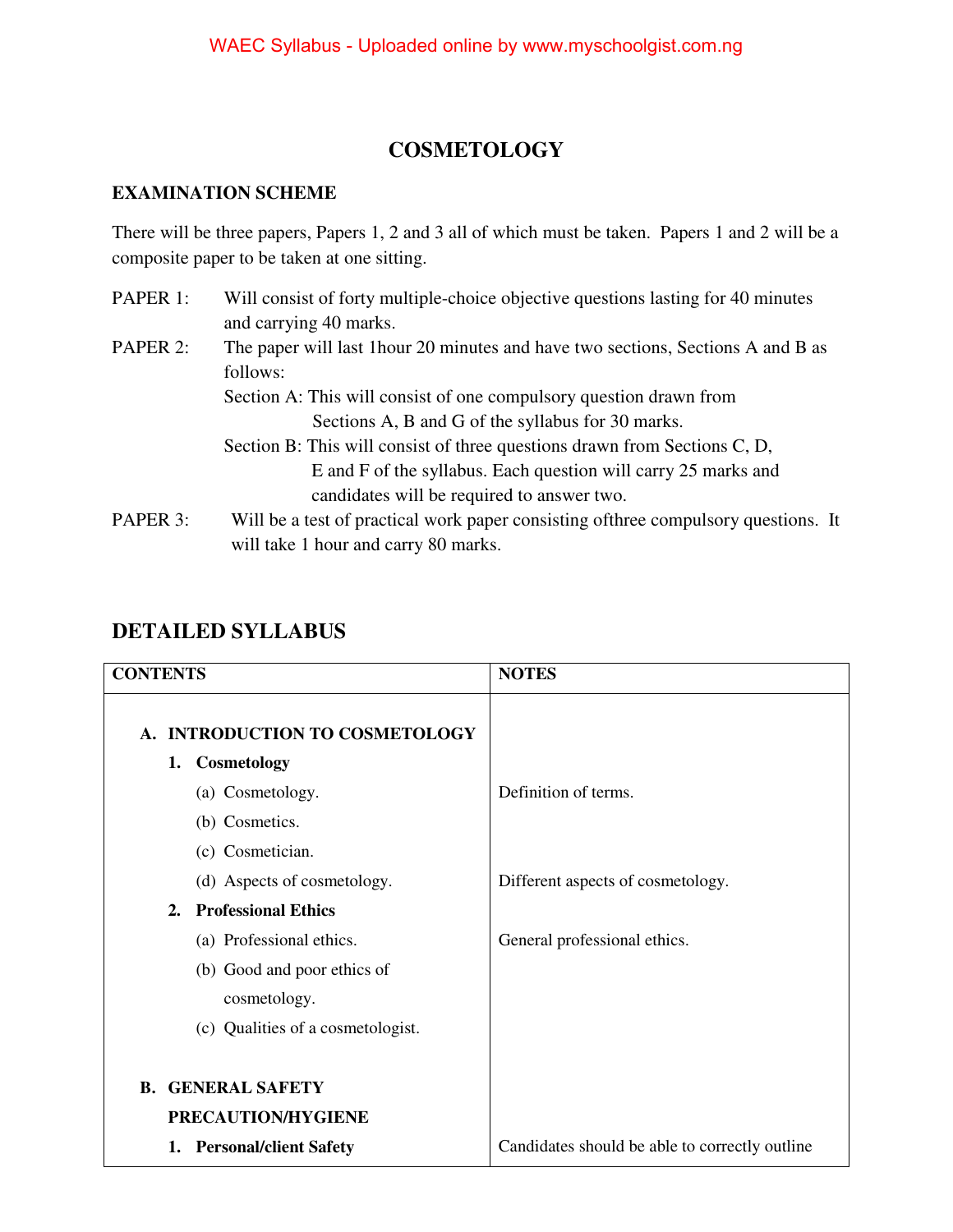|    | (a) Personal safety.                      | various safety measures to be taken.             |
|----|-------------------------------------------|--------------------------------------------------|
|    | (b) Client safety.                        |                                                  |
| 2. | <b>Personal Hygiene</b>                   |                                                  |
|    | Definition of personal hygiene.           |                                                  |
| 3. | <b>Rules of Personal Hygiene</b>          |                                                  |
|    | (a) Rules for Personal hygiene.           | Cleanliness of the body and oral hygiene.        |
|    | (b) Grooming and grooming materials.      | Characteristics of grooming (posture, exercise   |
| 4. | <b>Sterilization of tools</b>             | relaxation and balanced diet.)                   |
|    | (a) Definition of sterilization.          |                                                  |
|    | (b) Methods and types of sterilization.   | Physical agents: moist heat, boiling water,      |
|    | (c) Materials and of sterilization.       | steaming, dry heat, ultra violet rays.           |
|    | (d) Process of sterilization.             | Chemical agents: antiseptics and disinfectants.  |
| 5. | <b>First Aid</b>                          |                                                  |
|    | (a) Definition of first aid.              |                                                  |
|    | (b) Contents of a first aid box and their |                                                  |
|    | uses.                                     |                                                  |
|    |                                           |                                                  |
|    | (c) First aid treatment.                  | First aid treatment for burns, cuts, scalds etc. |
|    |                                           |                                                  |
|    | C. TOOLS, EQUIPMENT AND                   |                                                  |
|    | <b>MATERIALS</b>                          |                                                  |
|    | <b>Cosmetic tools, Equipment and</b>      |                                                  |
|    | Materials.                                |                                                  |
|    | (a) General tools, equipment and          |                                                  |
|    | materials used in cosmetology.            |                                                  |
|    | (b) Classification of cosmetic tools,     |                                                  |
|    | equipment and materials.                  | Candidates should be able to describe how the    |
|    | (c) Uses of cosmetic tools, equipment     | various tools, equipment and materials are used. |
|    | and materials.                            | Manicure and pedicure tools, barbing clippers,   |
|    | (d) Maintenance of tools and equipment.   | facial implements e.t.c.                         |
|    |                                           |                                                  |
|    | D. HAIR CARE AND HAIR PRODUCTS            |                                                  |
| 1. | <b>Types of Hair</b>                      |                                                  |
|    | (a) Types of hair                         | Normal, dry, oily hair etc. should be studied.   |
|    | (b) General hair care                     | Combing, washing, brushing, cutting, trimming    |
|    |                                           | etc.                                             |
|    |                                           |                                                  |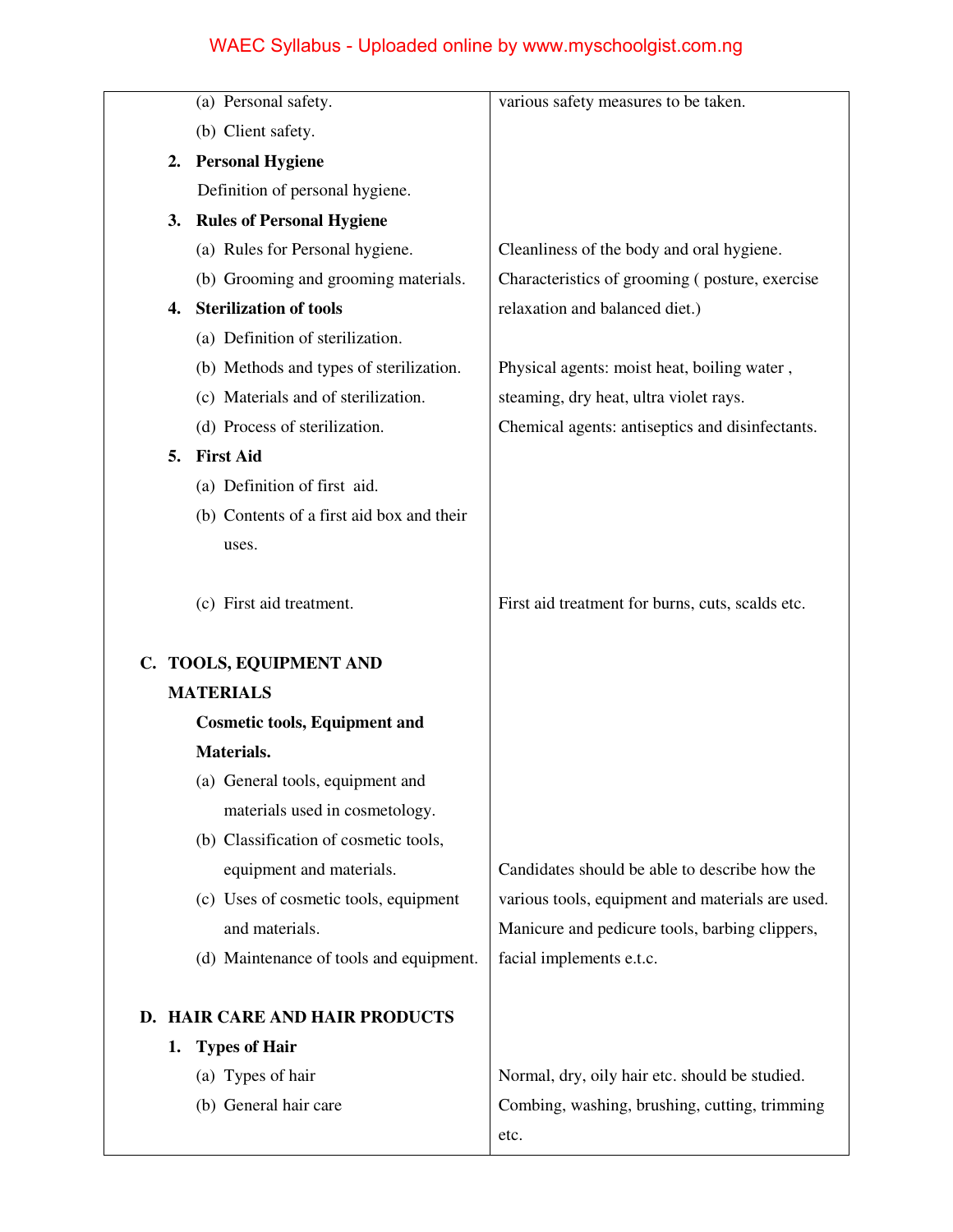| 2. | <b>General Hair Treatment</b>              |                                                  |
|----|--------------------------------------------|--------------------------------------------------|
|    | (a) Types of hair treatment -              | Appropriate treatment for dry hair, normal hair, |
|    | shampooing, conditioning, steaming         | oily hair and hair with dandruff should be       |
|    | etc.                                       | studied.                                         |
|    | (b) Stages of hair treatment.              | Shampooing, conditioning, steaming, trimming,    |
|    |                                            | drying and styling should be studied.            |
| 3. | <b>Scalp Treatment</b>                     |                                                  |
|    | (a) Scalp disorders.                       | Hair loss (alopecia), dandruff etc.              |
|    |                                            |                                                  |
|    | (b) Scalp treatment.                       | Nutritional treatment (vitamin B etc.), Chemical |
|    |                                            | treatment (shampoos, cream etc.) should be       |
|    |                                            | studied.                                         |
|    |                                            | Candidates are expected to have carried out      |
|    |                                            |                                                  |
|    | (c) Prevention of scalp disorders          | practical activities on scalp treatment.         |
|    |                                            |                                                  |
| 4. | <b>Treatment of Hair loss</b>              |                                                  |
|    | Hair loss-causes, prevention and           |                                                  |
|    | treatment.                                 |                                                  |
|    |                                            |                                                  |
| 5. | <b>Tinting and Colouring of Hair</b>       |                                                  |
|    | (a) Definition of hair colouring/tinting.  |                                                  |
|    | (b) Types of hair colouring.               | Temporary, semi-permanent and permanent hair     |
|    |                                            | colouring should be studied.                     |
|    |                                            | Candidates are expected to have carried out      |
|    |                                            | practical activities on hair colouring/tinting.  |
|    | (c) Tools and instrument used for hair     |                                                  |
|    | colouring.                                 |                                                  |
| 6. | <b>Chemical Hair Relaxers</b>              |                                                  |
|    | (a) Definition of hair relaxer             |                                                  |
|    | (b) Types of hair relaxer—cold waves,      |                                                  |
|    | texturizers etc.                           |                                                  |
|    | (c) Tools and materials for hair relaxing. |                                                  |
|    | (d) Procedure for chemical hair relaxing.  | Candidates are expected to carry out practical   |
|    |                                            |                                                  |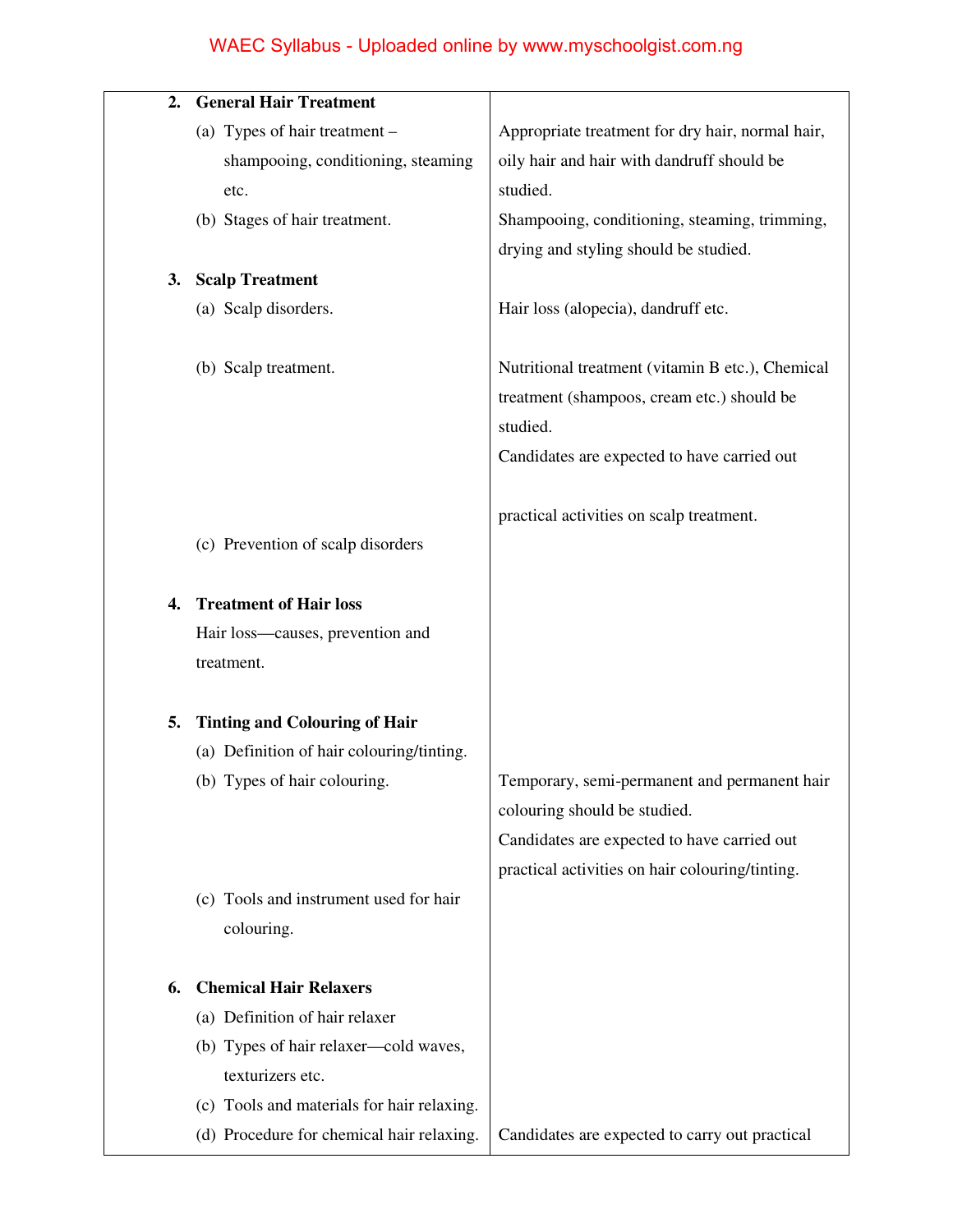|    | (e) Safety precautions in applying        | activities on hair relaxing.                      |
|----|-------------------------------------------|---------------------------------------------------|
|    | chemical hair relaxers.                   |                                                   |
|    |                                           |                                                   |
| 7. | <b>Artificial Hair</b>                    |                                                   |
|    | (a) Difference between hair pieces and    |                                                   |
|    | wigs.                                     |                                                   |
|    | (b) Types of hair pieces and wigs.        |                                                   |
|    | (c) Reasons for wearing wigs.             |                                                   |
|    | (d) Caring for wigs and hair pieces.      |                                                   |
|    | (e) Tips for buying hair pieces and wigs. |                                                   |
|    |                                           |                                                   |
|    | (f) Procedure for fixing artificial hair. | Candidates are expected to have carried out       |
|    |                                           | practical activities on fixing artificial hair.   |
| 8. | <b>Hair Weaving</b>                       |                                                   |
|    | (a) Hair weaving—Reasons for weaving,     | Candidates are expected to have carried out       |
|    | tools and materials.                      | practical activities on weaving.                  |
|    | (b) Types of hair pieces for weaving.     |                                                   |
|    | (c) Brand names of hair pieces.           |                                                   |
| 9. | <b>Hair Barbering</b>                     |                                                   |
|    | (a) Definition of barbering.              |                                                   |
|    | (b) Common hair diseases associated       | Bumps, lice, hair shaft damage etc.               |
|    | with barbering.                           |                                                   |
|    | (c) Risks associated with barbering and   | HIV transmission, ringworm etc.                   |
|    | safety measures.                          |                                                   |
|    | (d) Barbering tools, materials and their  |                                                   |
|    | maintenance.                              |                                                   |
|    |                                           |                                                   |
|    | 10. Shampoos and Hair Conditioners        |                                                   |
|    | (a) Shampoos and conditioners.            | Candidate should be able to define shampoos and   |
|    | (b) Reasons for hair shampooing and       | conditioners and be able to select the right type |
|    | conditioning.                             | of shampoos and conditioners for different        |
|    |                                           | textures of hair.                                 |
|    | (c) Techniques for hair shampooing and    | Candidates are expected to have carried out       |
|    | conditioning.                             | practical activities of shampooing and            |
|    | (d) Safety precautions for shampooing     | conditioning.                                     |
|    |                                           |                                                   |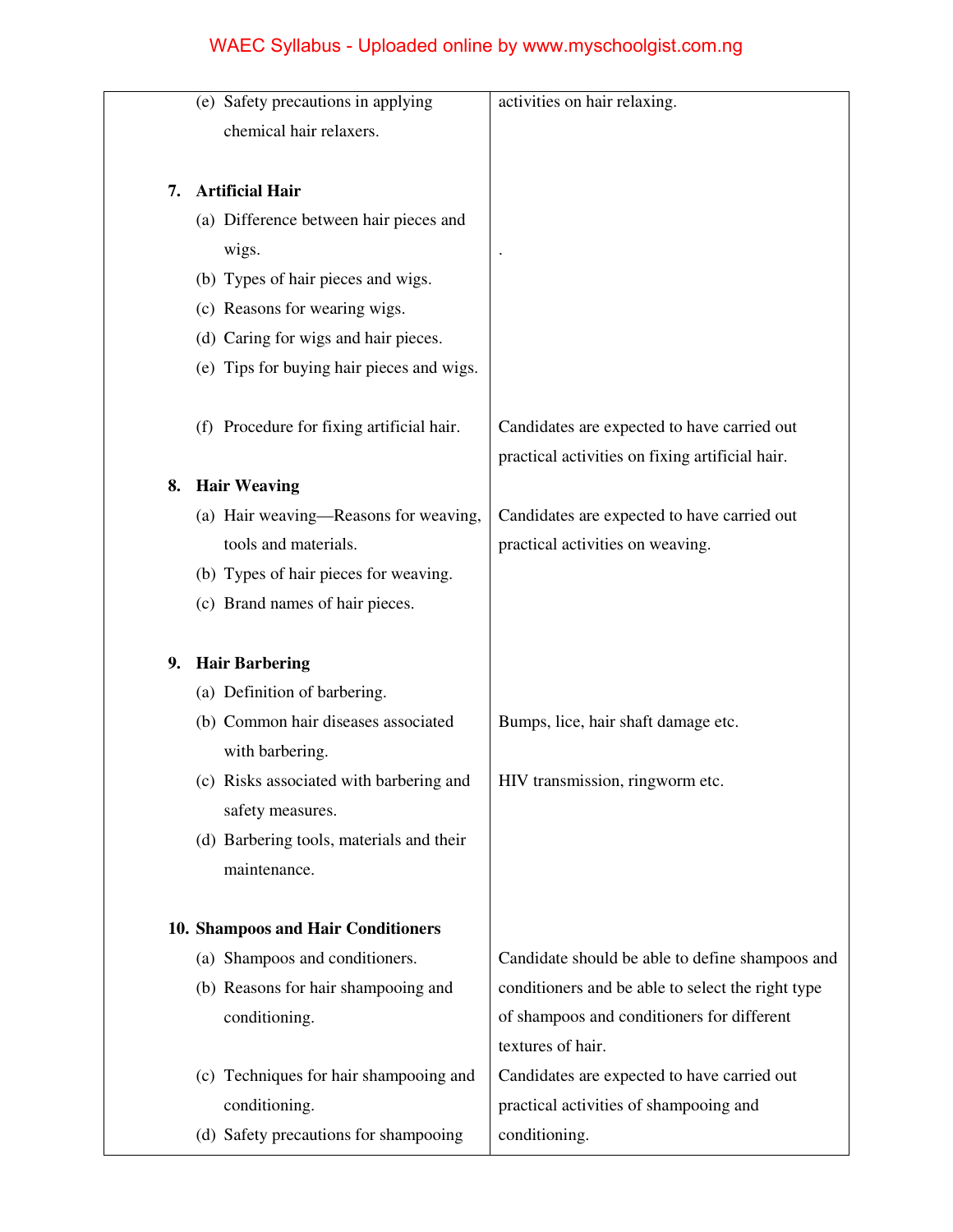|    | and conditioning.                         |                                                  |
|----|-------------------------------------------|--------------------------------------------------|
| Е. | <b>FACE AND BODY CARE</b>                 |                                                  |
|    | 1. Skin                                   |                                                  |
|    | (a) Skin—Definition and types of skin     | Oily skin, dry skin etc.                         |
|    | (b) Skin care                             |                                                  |
|    | (c) Types of skin care products and their | Moisturizers, cleansers, lotions, toners,        |
|    | usage.                                    | creamse.t.c.                                     |
|    | (d) Abuse of skin care products.          |                                                  |
|    | (e) Common skin problems and              | Acne, eczema, ringworm, inflammation of the      |
|    | treatments.                               | skin e.t.c.                                      |
| 2. | <b>Colour Wheel/chart</b>                 |                                                  |
|    | (a) Classification of colours             | e.g. primary, secondary, tertiary, neutral and   |
|    | (b) Colour wheel/chart.                   | intermediate colours.                            |
| 3. | <b>Application of Facial Make-up</b>      |                                                  |
|    | (a) Types of facial make-up               | Base foundation, loose powder, lips sticks, eye  |
|    |                                           | pencilse.t.c.                                    |
|    | (b) Reasons for facial make-up            | Beautification, concealing facial defects etc.   |
|    | (c) Application of facial make-up         | Cleansing, moisturizing, foundation, concealer   |
|    | (d) Safety precautions in application of  | powder, eye shadow etc.                          |
|    | facial makeup.                            |                                                  |
|    | (e) Make-up materials                     | Brush, facial mask, foam, facial towel etc.      |
|    | (f) Maintenance of make-up                |                                                  |
|    | implements.                               |                                                  |
| 4. | <b>Facial Defects and Treatment</b>       |                                                  |
|    | (a) Facial defects.                       | Wrinkles, acne, pimples etc.                     |
|    | (b) Treatment of facial defects.          | Facial creams, nutrition, facial aerobics etc    |
| 5. | <b>Lips and Lip Sticks</b>                |                                                  |
|    | (a) Lips—shapes of lips and types of      |                                                  |
|    | lipcolours                                |                                                  |
|    | (b) Types of lipsticks.                   | Candidates are expected to have carried out      |
|    | (c) Techniques for lip sticks and lip     | practical activities on application of lipsticks |
|    | colour application.                       |                                                  |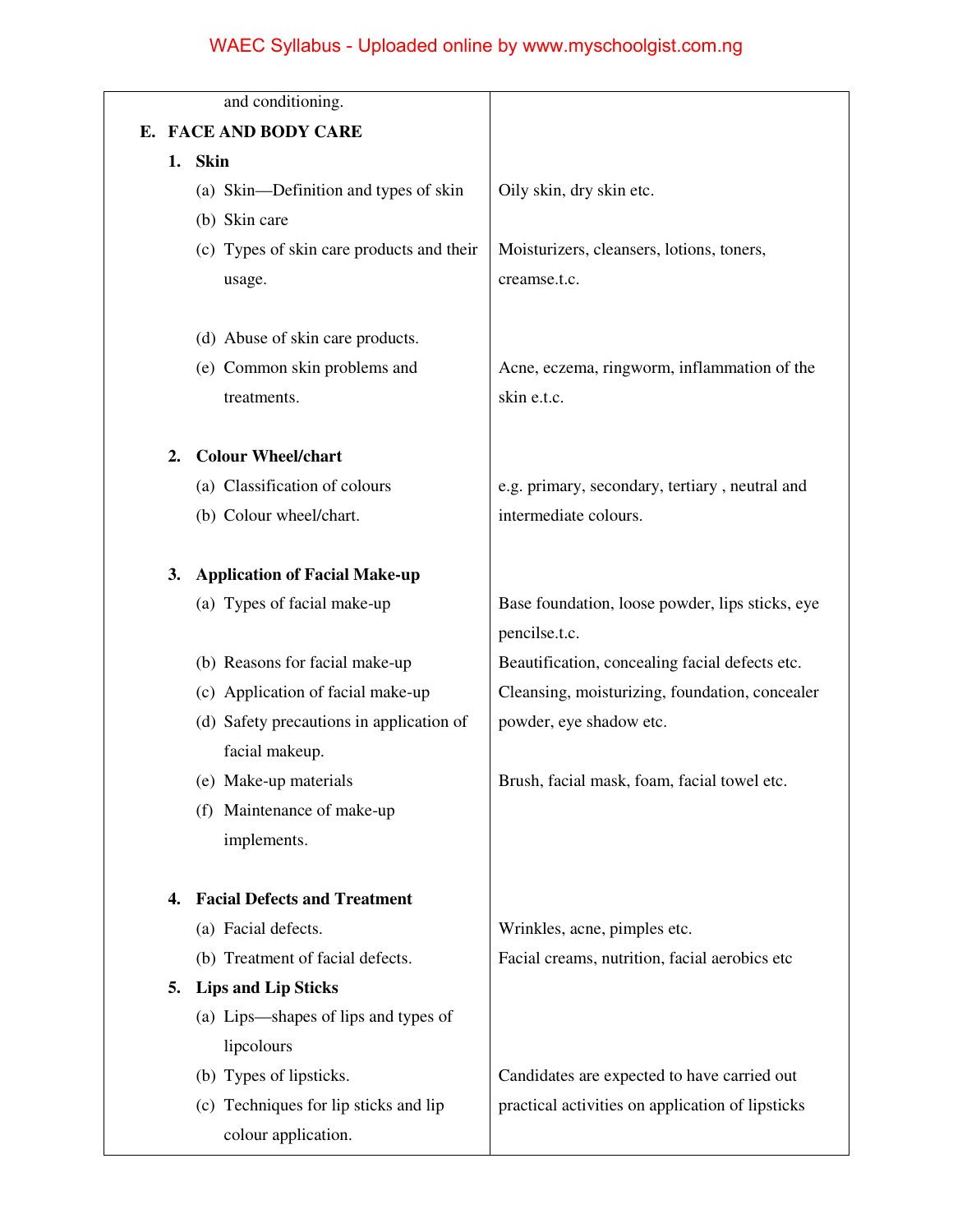|    | 6. | Eye Brows, Eye Lids and Eye Lashes                                          | Tweezers, eye pencil, mascara etc.                                                                 |
|----|----|-----------------------------------------------------------------------------|----------------------------------------------------------------------------------------------------|
|    |    | (a) Types and shapes of eye brows.<br>(b) Materials used for eye brows, eye | Candidates are expected to have carried out<br>practical activities on the use of eye brows, eye   |
|    |    | (c) lids and eye lashes.                                                    | lids and eye lash materials.                                                                       |
| F. |    | <b>MANICURE AND PEDICURE</b>                                                | Tips for buying good shoes.                                                                        |
|    | 1. | Feet and Hands                                                              |                                                                                                    |
|    |    | (a) Care of feet—effect of shoes on feet.                                   | Common toes and feet disorders should be<br>studied.                                               |
|    |    | (b) massaging of feet and trimming of<br>toe nails.                         |                                                                                                    |
|    |    | (c) Care of hands—massaging,                                                |                                                                                                    |
|    |    | application of oil and trimming of                                          | White spots, bitten nails, brittle nails etc.                                                      |
|    |    | handnails.                                                                  | Ringworm, felon and ingrown nails.                                                                 |
|    |    | (d) Nail disorders.                                                         |                                                                                                    |
|    |    | (e) Nail diseases.                                                          |                                                                                                    |
|    |    |                                                                             |                                                                                                    |
|    | 2. | <b>Nails</b>                                                                |                                                                                                    |
|    |    | (a) Definition of manicure and pedicure                                     |                                                                                                    |
|    |    | (b) Tools and equipment for manicuring                                      |                                                                                                    |
|    |    | and pedicuring and their maintenance                                        |                                                                                                    |
|    |    | (c) Processes for manicuring and                                            | Candidates are expected to have carried out                                                        |
|    |    | pedicuring.                                                                 | practical activities on manicuring and pedicuring.                                                 |
|    |    | (d) Safety precautions for manicuring                                       |                                                                                                    |
|    |    | and pedicuring.                                                             |                                                                                                    |
|    |    | G. ENTERPRENUERSHIP                                                         |                                                                                                    |
|    |    | <b>Opening a Beauty Salon</b>                                               | Explanation.                                                                                       |
|    |    | (a) Salon.                                                                  | Registration of members with local hair dresser<br>associations, payment of business premises levy |
|    |    | (b) Conditions for establishing a salon.                                    | to government.                                                                                     |
|    |    |                                                                             |                                                                                                    |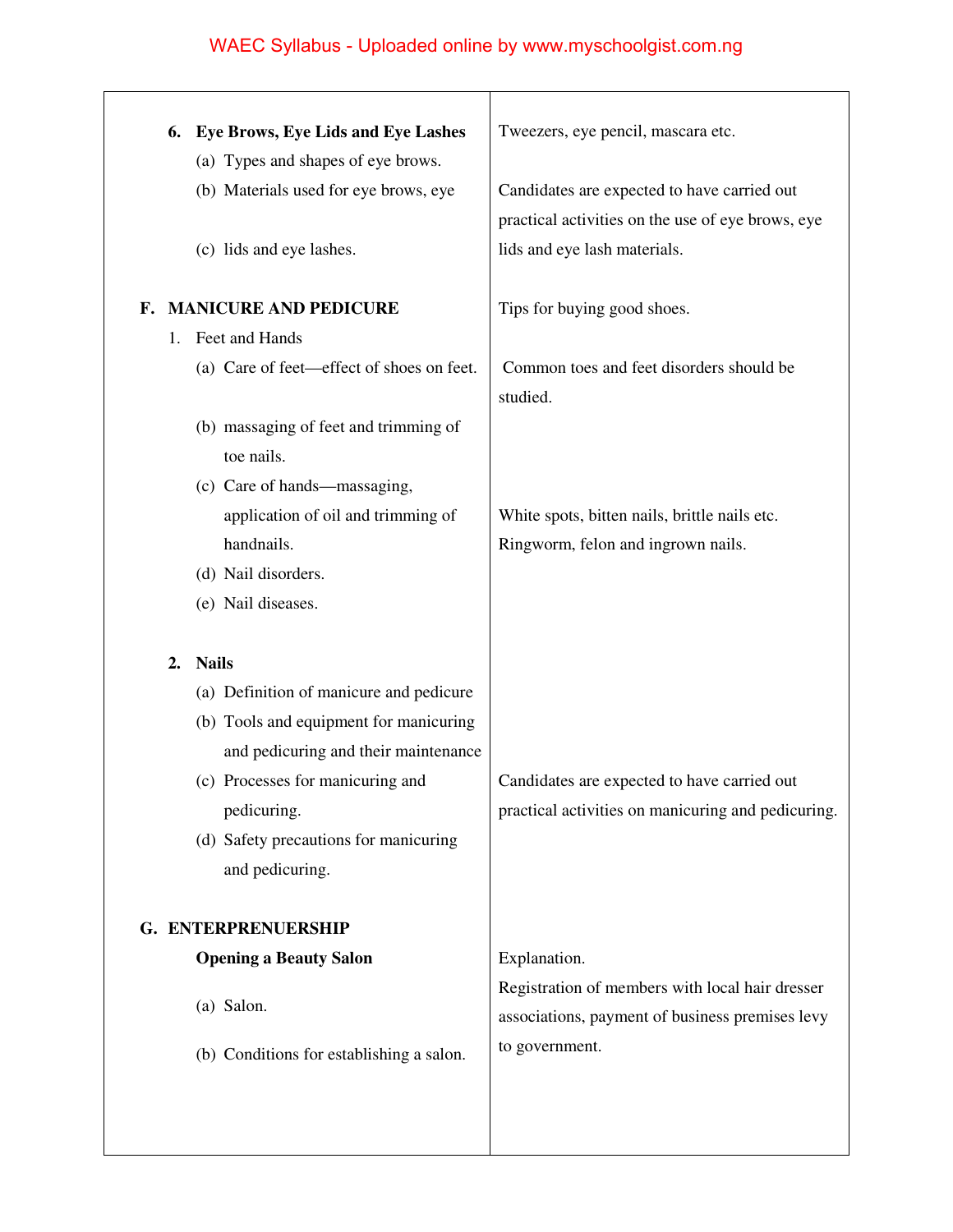| (c) Salon equipment.                                                                      |                                                                                  |
|-------------------------------------------------------------------------------------------|----------------------------------------------------------------------------------|
| (d) Rules, regulations and laws<br>governing salon business.<br>(e) Media for advertising | Radio, television, handbills, posters, newspapers,<br>magazines, internet e.t.c. |

#### **LIST OF MAJOR EQUIPMENTS AND MATERIALS REQUIRED**

| <b>Mirrors</b>                   |
|----------------------------------|
| Dressing and styling chairs      |
| Shampoo bowls                    |
| Trolleys                         |
| Chairs                           |
| <b>Stools</b>                    |
| Washing basins                   |
| Curling tongs                    |
| <b>Steamers</b>                  |
| Heater                           |
| Foot massager (chart)            |
| Crimping machine (chart)         |
| Tweezers                         |
| Emery boards                     |
| <b>Manicure Sets</b>             |
| Generator (at least 3KVA)        |
| Sets of combs                    |
| Gloves (Hair dresser's)          |
| Aprons                           |
| Cream relaxers                   |
| Neutralizing shampoos; shampoos. |
| Conditioners                     |
| Pomades                          |
| <b>Needles</b>                   |
| <b>Threads</b>                   |
| Weave-on                         |
| Hair pieces                      |
| Wigs                             |
| Set of artificial nails          |
| Setting lotions                  |
| Hair lotions                     |
| Colour tints                     |